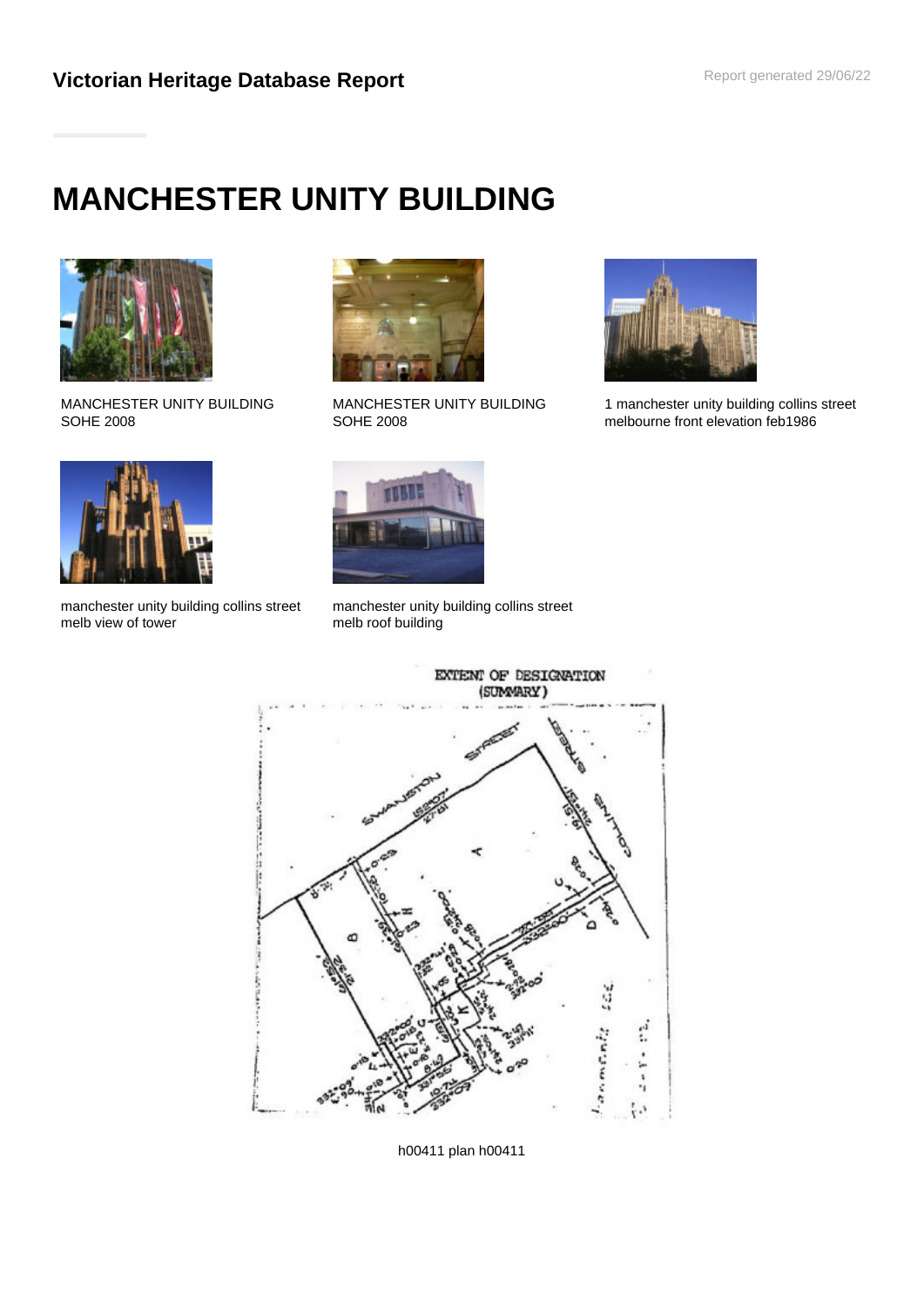#### **Location**

220-226 COLLINS STREET and 91-107 SWANSTON STREET MELBOURNE, Melbourne City

# **Municipality**

MELBOURNE CITY

## **Level of significance**

Registered

## **Victorian Heritage Register (VHR) Number**

H0411

#### **Heritage Overlay Numbers**

HO590

## **VHR Registration**

September 14, 1977

## **Amendment to Registration**

April 11, 2002

## **Heritage Listing**

Victorian Heritage Register

## **Statement of Significance**

Last updated on - June 8, 2000

#### What is significant?

The Manchester Unity Building was built in 1932 by Walter Cooper Pty Ltd. It was designed by the architect Marcus R Barlow to meet the corporate needs of the Manchester Unity Group, a friendly society with 28,000 members in 1932. The twelve storey building, located prominently on the corner of Collins Street and Swanston Street, has a concrete encased steel structure and is clad with moulded terra cotta faience. The overall effect is one of a modern commercial Gothic style. The structure is crowned with a corner tower of soaring, diminishing buttresses in a style presumed to be inspired by the Chicago Tribune Building, which received worldwide publicity when built in 1927.

Within twelve months of commencement of work the Manchester Unity building was officially opened by the Premier of Victoria. By early May 1932 the sub-basement, basement and ground floors were ready for shopfitters and other finishing trades to move in. The remaining floors were added at the rate of one a week, and by late July 1932 the roof was laid and work started on the tower. Newspapers carried regular reports on the progress of the building, and a trip to the city to watch construction was a regular event for many Melbournians.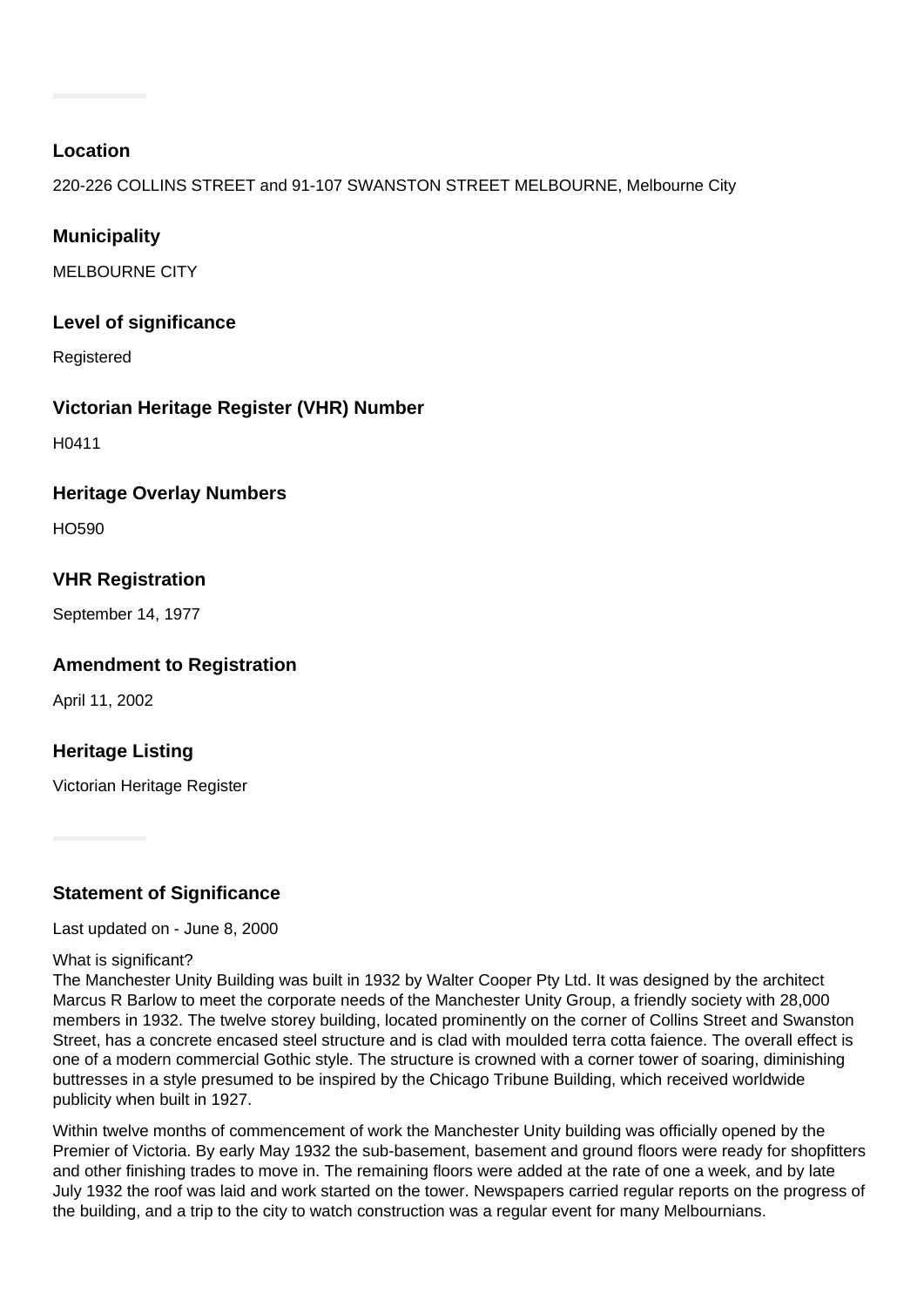The Manchester Unity building was the first in Victoria to have escalators. These provided access to the basement and the first floor directly from the main arcade entrance at Swanston Street. It was also one of the first Victorian buildings with automatic cooling, and rubbish and postal chutes on every floor. Australia's largest diesel generator, located in the sub-basement, provided an emergency power supply. Of the original lifts, two of the three have been converted to automatic operation but the beautiful inlaid timber and panelled interiors to the lift cars have been retained.

The exterior facade is clad in biscuit coloured terra cotta faience. The faience is intricately moulded to produce continuous narrow columns and shafts rising up the facade, serving to emphasise the verticality of the building. The bulk of the building extends to 40.2metres, which was the height limit for central Melbourne at the time. Prominence is given to the corner by the tower, which soars above the main bulk. Towers were permitted to break the city's height limit as long as they did not contain occupiable rooms.

Internally there is extensive use of various Australian marbles as cladding to the walls. The ground floor lobby ceiling and cornices have high-relief depictions of Aboriginals, Australian flora and fauna as well as transport, building and primary industries. Cornice plaster panels in the corridors of all the floors carry depictions of the friendly society's role in welfare provision.

Located on the eleventh floor are the former offices and boardroom of Manchester Unity. They walls are decorated with sliced timber veneer panelling. The boardroom table was constructed in situ and is nearly six metres long. The top is finished with a rosewood veneer and rosewood inlay border, and a moulded and carved edge. Twelve monogrammed leather chairs also survive. It is likely that the table and chairs were also designed by Marcus Barlow's office, part of the total design of the building.

#### How is it significant?

The Manchester Unity Building is of architectural, historical, social, aesthetic and technical significance to the State of Victoria.

#### Why is it significant?

The Manchester Unity Building is architecturally significant as one ofthe tallest building in Melbourne when it was completed in 1932. The architectural styling, with its soaring vertical emphasis, was a daring break from the conservative palazzo architecture of the 1920s, which was typified by large and dominant cornices. The styling was complemented by the fashionable cladding material of glazed terra cotta faience. The modern commercial Gothic style of the Manchester Unity Building stands in contrast to the ecclesiastical Gothic of nearby St Paul's Cathedral. The building is architecturally significant as the greatest achievement of noted architect Marcus Barlow.

The Manchester Unity Building is historically significant as the initiative that convinced Melbournians that the building slump caused by the Depression was almost over, such was the grand scale of the project and the speed at which building progressed. The fast building programme was controlled by the use of a works progress schedule, an innovation to the local building industry at the time.

The Manchester Unity Building is socially significant as a landmark in both positioning and scale. It challenges, for scale and presence, the Melbourne Town Hall located opposite.

The Manchester Unity Building is technically significant for the surviving original Otis-Waygood escalator between the ground floor lobby and mezzanine. The Manchester Unity Building was the first in Victoria to have escalators installed.

The Manchester Unity Building is aesthetically significant for its intact interiors. The intricate plaster panel cornices and ceilings, the use of marble, and the inlays to the lift cars and sliced timber veneers in the boardroom all display a high standard of artistic workmanship that is without par for a building of this period. The boardroom table and chairs are historically and aesthetically significant. The survival of a boardroom table of this scale and grandeur from this period, complete with chairs, is unusual in Victoria. They formed part of the total design for the building.

#### **Permit Exemptions**

<span class="c1">General Conditions: 1. All exempted alterations are to be planned and carried out in a manner which prevents damage to the fabric of the registered place or object.</span> <span class="c1">General Conditions: 2. Should it become apparent during further inspection or the carrying out of alterations that original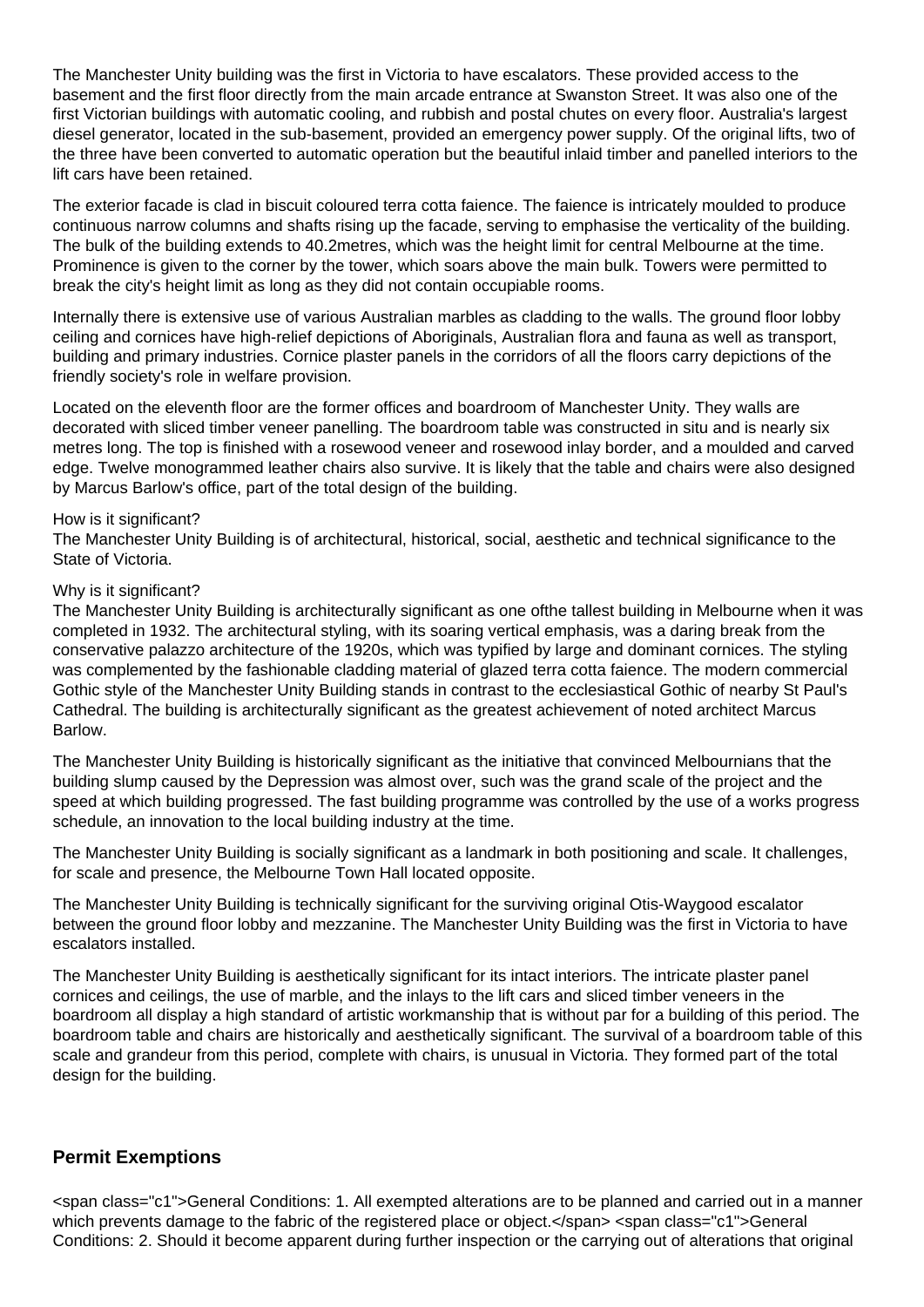or previously hidden or inaccessible details of the place or object are revealed which relate to the significance of the place or object, then the exemption covering such alteration shall cease and the Executive Director shall be notified as soon as possible.</span> <span class="c1">General Conditions: 3. If there is a conservation policy and plan approved by the Executive Director, all works shall be in accordance with it. </span> <span class="c1">General Conditions: 4. Nothing in this declaration prevents the Executive Director from amending or rescinding all or any of the permit exemptions.</span> <span class="c1">General Conditions: 5. Nothing in this declaration exempts owners or their agents from the responsibility to seek relevant planning or building permits from the responsible authority where applicable.</span> <p class="c1">Exterior:<br />>/> \* Minor repairs and maintenance which replace like with like.<br  $/$  \* Removal of any extraneous items such as air conditioners, pipe work, ducting, wiring, antennae, aerials etc, and making good.</p> <p class="c1">Interior public spaces, common areas and corridors:  $\left|b\right| > \left\langle b\right|$  Minor repairs and maintenance that replace like with like. $\left|c\right| > \left|c\right|$ class="c1">Tenancy units on floor levels two to ten:<br /> $\ge$  \* All interior alterations, including decorative changes, refits and changes to internal layout are permit exempt. However, any changes to location of unit doorways leading out to corridors will require a permit.</p> <p class="c1">\* Installation of locks and associated security devices to entrances of units are permit exempt. Existing doorknobs with the Manchester Unity logo, and any original glass in doors are to be retained and consequently require a permit to be removed. $\langle p \rangle \langle p \rangle$ class="c1">Signage Policy:<br />> All signage produced in accordance with Signage Criteria Manchester Unity Building produced by Manchester Unity Building (undated), a copy of which is held by the Executive Director, is permit exempt.</p>

| Construction dates     | 1932.           |                                                                                             |
|------------------------|-----------------|---------------------------------------------------------------------------------------------|
| Architect/Designer     | Barlow, Marcus, |                                                                                             |
|                        |                 | Heritage Act Categories Registered place, Registered object integral to a registered place, |
| Hermes Number          | 728             |                                                                                             |
| <b>Property Number</b> |                 |                                                                                             |

# **History**

<span class="c1">History of Place:<br /> The Manchester Unity IOOF purchased the property at the north- west corner of Collins and Swanston Street in 1928. Previously known by Melbournians as Stewart Dawson's Corner, it was a popular meeting place rivalled only by the entrance to Flinders Street Station. Site works commenced at midnight of the 1st January, 1932. Eleven months and twelve days later the building was officially opened by the Premier of Victoria. By early May 1932 the sub-basement, basement and ground floors were ready for shopfitters and other finishing trades to move in. The other floors and the roof were added at the rate of one a week, and by late July the roof was laid and work started on the 78 ft. tower. This incredible rate of construction was achieved by the builder W. E. Cooper Pty. Ltd. by employing twice the normal number of building workers who worked shifts, night and day. The building programme was controlled by the use of a works progress schedule. This was an innovation to the local building industry. Newspapers carried regular reports the progress of the building, and a trip to the city to watch construction was a regular event for many Melbournians.<br />>>>> CONTEXTUAL HISTORY<br /> The city height limit of 132 feet (40.2metres) was introduced in 1916 and between 1922 and 1933 seventeen new buildings challenged the limit, including the Capitol Building, Temple Court, Nicholas Building, Myers, Hotel Alexander, the T& G Building, Coles, the AMP Society, SEC headquarters and the Manchester Unity Building.<br />> In 1922-23, after a well-publicised architectural competition, the Chicago Tribune newspaper built the winning design by Raymon Hood - a tower topped by a 'Gothic' lantern and ringed by 'Gothic' buttresses. The case for skyscraper Gothic was simple: Gothic cathedrals soared, skyscrapers soared, therefore Gothic was the appropriate style. Taking a cue from the 1913 Woolworth Building in New York, several Australian buildings used architectural terra coota faience as a facing material. It was especially popular during the 1930s when it enabled designers to chose from a wide range of colours. The versatile material enabled complex Gothic shapes to be mass-produced from moulds.<br />br /> (Apperly, Irving and Reynolds, Identifying Australian Architecture, p.192)</span>